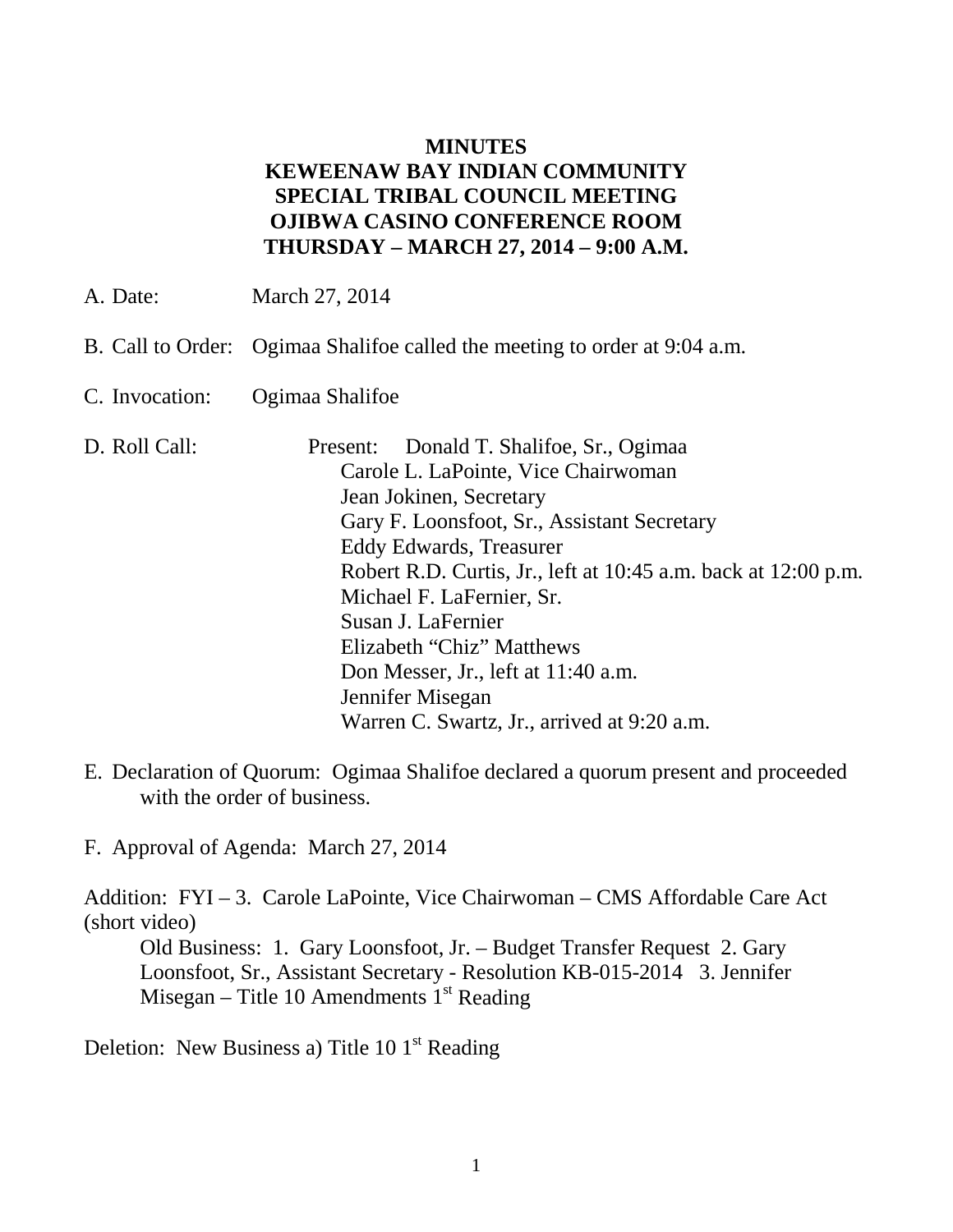Correction: 4. Jean Jokinen, Secretary – 4. a) Procurement Policy b) Resolution KB-020-2014 SEDS Grant c) Resolution KB-021-2014 SEEDS Grant

**MOTION MADE BY DON MESSER, JR. TO APPROVE THE AGENDA WITH**  THE CORRECTIONS/ADDITIONS. SUPPORTED BY MICHAEL **LAFERNIER, SR. TEN IN FAVOR (Donald Shalifoe, Sr., Carole L. LaPointe, Jean Jokinen, Gary F. Loonsfoot, Sr., Robert R.D. Curtis, Jr., Michael F. LaFernier, Sr., Susan J. LaFernier, Elizabeth "Chiz" Matthews, Don Messer, Jr., Jennifer Misegan), OPPOSED – 1 (Eddy Edwards), ABSTAINING - 0, ABSENT – 1 (Warren C. Swartz, Jr.) MOTION CARRIED.**

- G. For Your Information:
	- 1. BIA Letter regarding Title 10 Amendment
	- 2. Thank You Letter from Great Lakes Recovery Centers
	- 3. CMS Affordable Care Act Video

## **Warren C. Swartz, Jr. arrived at 9:20 a.m.**

- H. Old Business
	- 1. Gary Loonsfoot, Jr., THPO Director Budget Transfer Request 585 (Cultural Committee)

**MOTION MADE BY EDDY EDWARDS TO TABLE THE BUDGET TRANSFER REQUEST UNTIL THE NEXT SATURDAY MEETING, APRIL 5TH, SO THE COUNCIL CAN GET COPIES OF THE DOCUMENT. SUPPORTED BY CAROLE L. LAPOINTE. TWELVE IN FAVOR (Donald Shalifoe, Sr., Carole L. LaPointe, Jean Jokinen, Eddy Edwards, Gary F. Loonsfoot, Sr., Robert R.D. Curtis, Jr., Michael F. LaFernier, Sr., Susan J. LaFernier, Elizabeth "Chiz" Matthews, Don Messer, Jr., Jennifer Misegan, Warren C. Swartz, Jr.), OPPOSED – 0 , ABSTAINING - 0, ABSENT – 0. MOTION CARRIED.**

2. Gary F. Loonsfoot, Sr., Assistant Secretary – Resolution KB-015-2014 Alcohol Free Area at the Pow-wow Grounds

**MOTION MADE BY EDDY EDWARDS TO TABLE RESOLUTION KB-015-2014 UNTIL THE NEXT MEETING, SATURDAY, APRIL 5TH. SUPPORTED BY CAROLE L. LAPOINTE. TWELVE IN FAVOR (Donald Shalifoe, Sr., Carole L. LaPointe, Jean Jokinen, Eddy Edwards, Gary F. Loonsfoot, Sr., Robert R.D. Curtis,**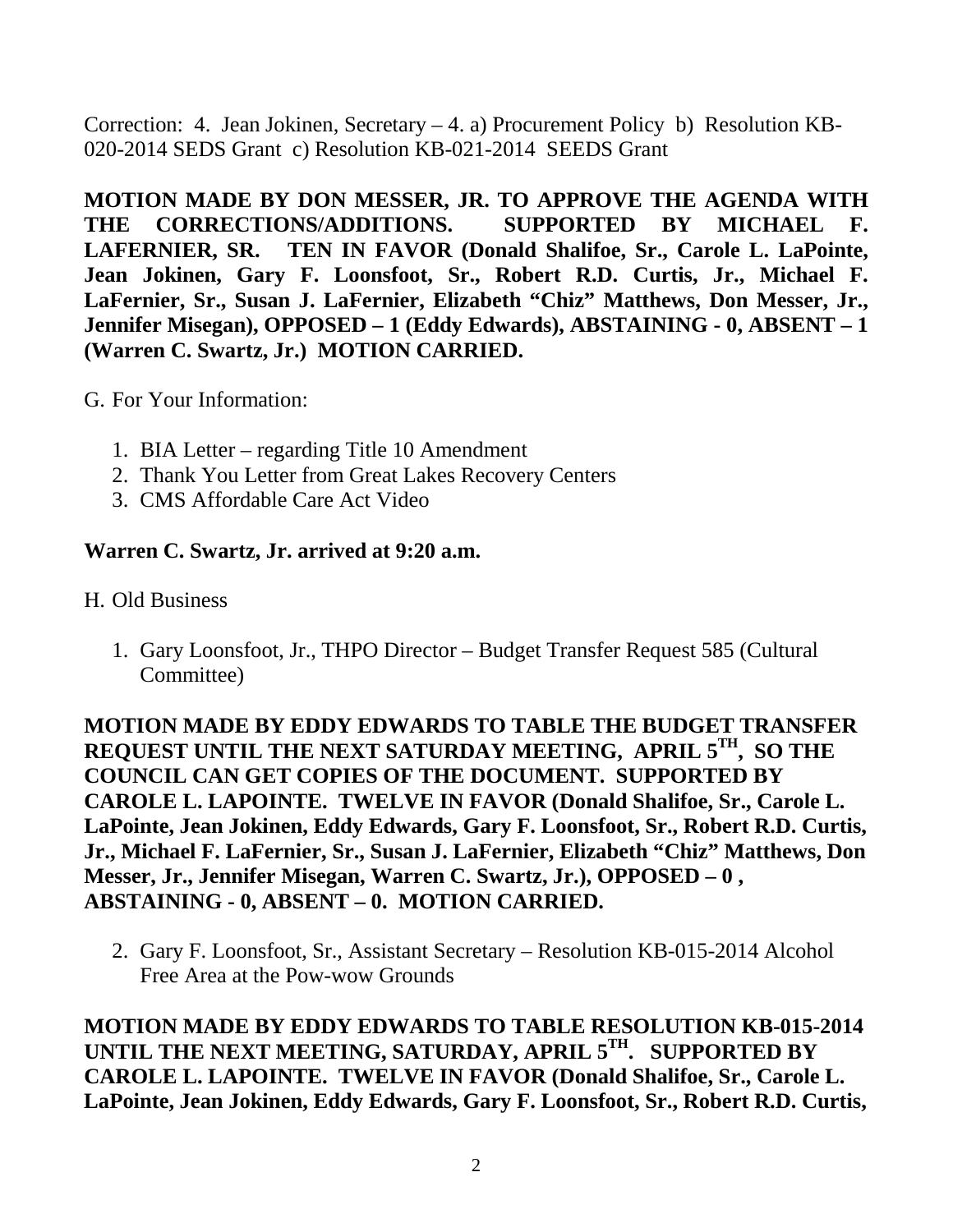# **Jr., Michael F. LaFernier, Sr., Susan J. LaFernier, Elizabeth "Chiz" Matthews, Don Messer, Jr., Jennifer Misegan, Warren C. Swartz, Jr.), OPPOSED – 0 , ABSTAINING - 0, ABSENT – 0. MOTION CARRIED.**

3. Jennifer Misegan –  $1<sup>st</sup>$  Reading Title 10 Proposed Amendment 2014-02 Chapter 4 Fishing

Jennifer

**MOTION MADE BY JENNIFER MISEGAN TO INTRODUCE TITLE 10** AMENDMENT AND SCHEDULE THE 2<sup>ND</sup> READING FOR APRIL 5, 2014. **SUPPORTED BY ROBERT R.D. CURTIS, JR. TWELVE IN FAVOR (Donald Shalifoe, Sr., Carole L. LaPointe, Jean Jokinen, Eddy Edwards, Gary F. Loonsfoot, Sr., Robert R.D. Curtis, Jr., Michael F. LaFernier, Sr., Susan J. LaFernier, Elizabeth "Chiz" Matthews, Don Messer, Jr., Jennifer Misegan, Warren C. Swartz, Jr.), OPPOSED – 0 , ABSTAINING - 0, ABSENT – 0. MOTION CARRIED.**

- I. New Business:
	- 1. Lt. Tim Sholander UPSET Request for financial assistance
	- 2. Sandy Pittsley, Ojibwa Seniors Michigan Indian Elders Association

MOTION MADE BY WARREN C. SWARTZ, JR. TO APPROVE THE REQUEST FOR THE OJIBWA SENIORS TO ATTEND THE MICHIGAN INDIAN ELDERS ASSOCIATION CONFERENCE IN PETOSKEY. SECONDED BY ROBERT R.D. CURTIS, JR.

NO MOTION NEEDED. FUNDS ARE ALREADY BUDGETED FOR THE OJIBWA SENIORS IN THEIR BUDGET 635

# **Break 10:06 a.m. – 10:18 a.m.**

3. Charlotte Spruce/Katie Kruse Natural Resources – Fish Consumption Survey Presentation. An advisory board will be working with the Natural Resources Department Personnel.

**Warren C. Swartz, Jr. left the room at 10:21 a.m. and came back a few moments later.**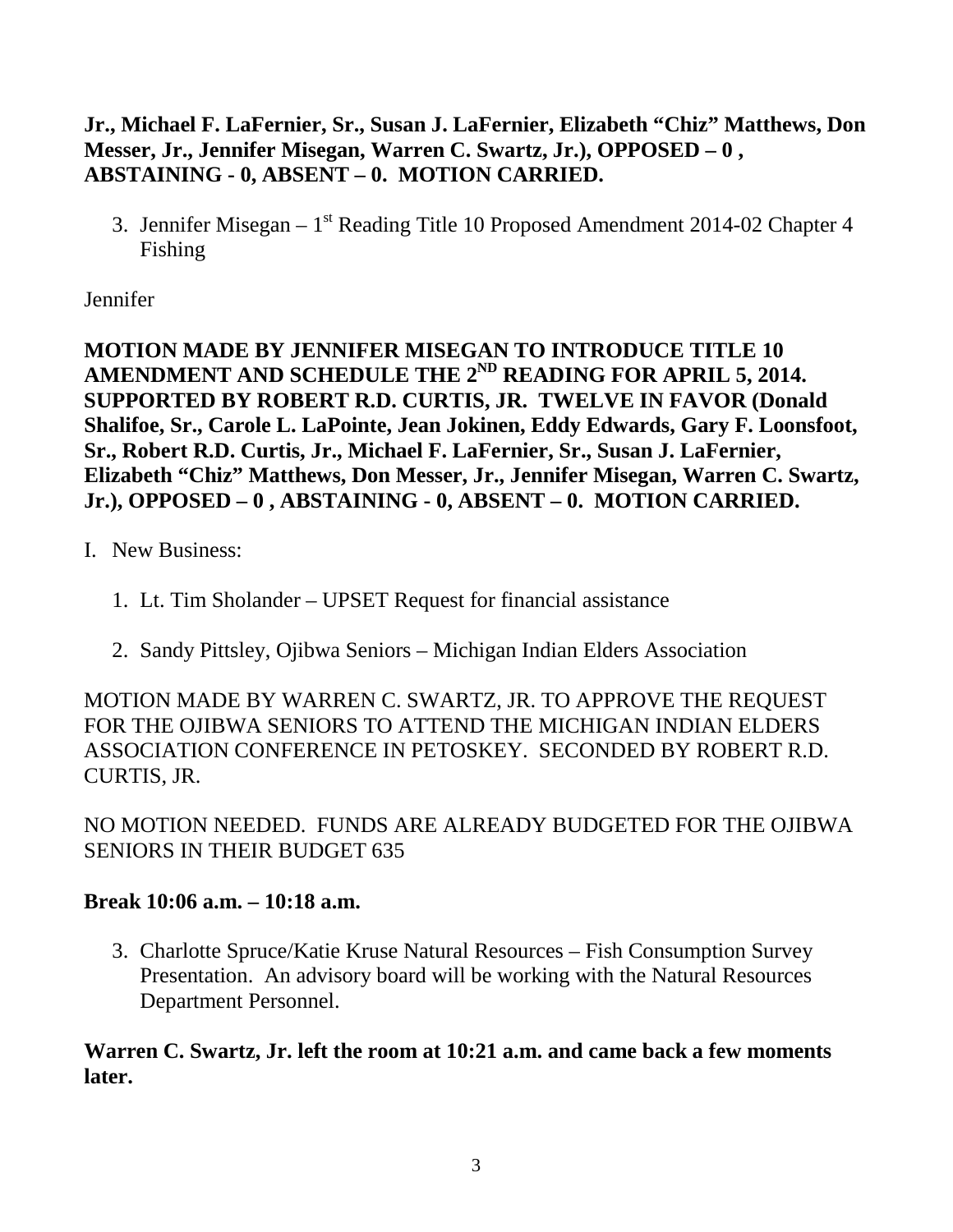#### **Jean Jokinen left the room at 10:25 a.m. came back at 10:26 a.m.**

- 4. Jean Jokinen, Secretary
	- a) Purchase and Procurement Policy changes. These were reviewed by Francis LaPointe, CFO.

**MOTION MADE BY JEAN JOKINEN TO APPROVE THE PROCUREMENT POLICY WITH CHANGES. SUPPORTED BY EDDY EDWARDS. EIGHT IN FAVOR (Donald Shalifoe, Sr., Carole L. LaPointe, Jean Jokinen, Eddy Edwards, Gary F. Loonsfoot, Sr., Robert R.D. Curtis, Jr., Elizabeth "Chiz" Matthews, Don Messer, Jr.), OPPOSED – 3 (Michael F. LaFernier, Sr., Jennifer Misegan, Warren C. Swartz, Jr.), ABSTAINING – 1 (Susan J. LaFernier), ABSENT – 0. MOTION CARRIED.**

b) Resolution KB-020-2014 Social and Economic Development Strategies (SEDS) Grant. 3 year grant up to \$400,000 per year with match

#### **Robert R.D. Curtis, Jr. left the room at 10:45 a.m.**

#### **Donald T. Shalifoe, Sr. left the room at 10:52 a.m. came back at 10:53 a.m.**

c) Resolution KB-021-2014 Social Employment and Economic Development Strategies (SEEDS) Grant. 5 year grant up to \$500,000 per year with match.

**MOTION MADE BY EDDY EDWARDS TO APPROVE RESOLUTION KB-021- 2014 FOR THE SEEDS GRANT FOR SOCIAL EMPLOYMENT AND ECONOMIC DEVELOPMENT STRATEGIES AT \$500,000 A YEAR FOR THE PURPOSE OF CREATING A ROAD BUSINESS. SUPPORTED BY DON MESSER, JR. NINE IN FAVOR (Donald Shalifoe, Sr., Carole L. LaPointe, Jean Jokinen, Gary F. Loonsfoot, Sr., Eddy Edwards, Michael F. LaFernier, Sr., Susan J. LaFernier, Don Messer, Jr., Warren C. Swartz, Jr), OPPOSED – 0, ABSTAINING – 2 (Elizabeth "Chiz" Matthews, Jennifer Misegan), ABSENT – 1 (Robert R.D. Curtis, Jr.). MOTION CARRIED.**

**MOTION MADE BY JENNIFER MISEGAN TO TABLE RESOLUTION KB-020- 2014. SUPPORTED BY SUSAN LAFERNIER. ELEVEN IN FAVOR (Donald Shalifoe, Sr., Carole L. LaPointe, Jean Jokinen, Eddy Edwards, Gary F. Loonsfoot, Sr., Michael F. LaFernier, Sr., Susan J. LaFernier, Elizabeth "Chiz" Matthews, Don**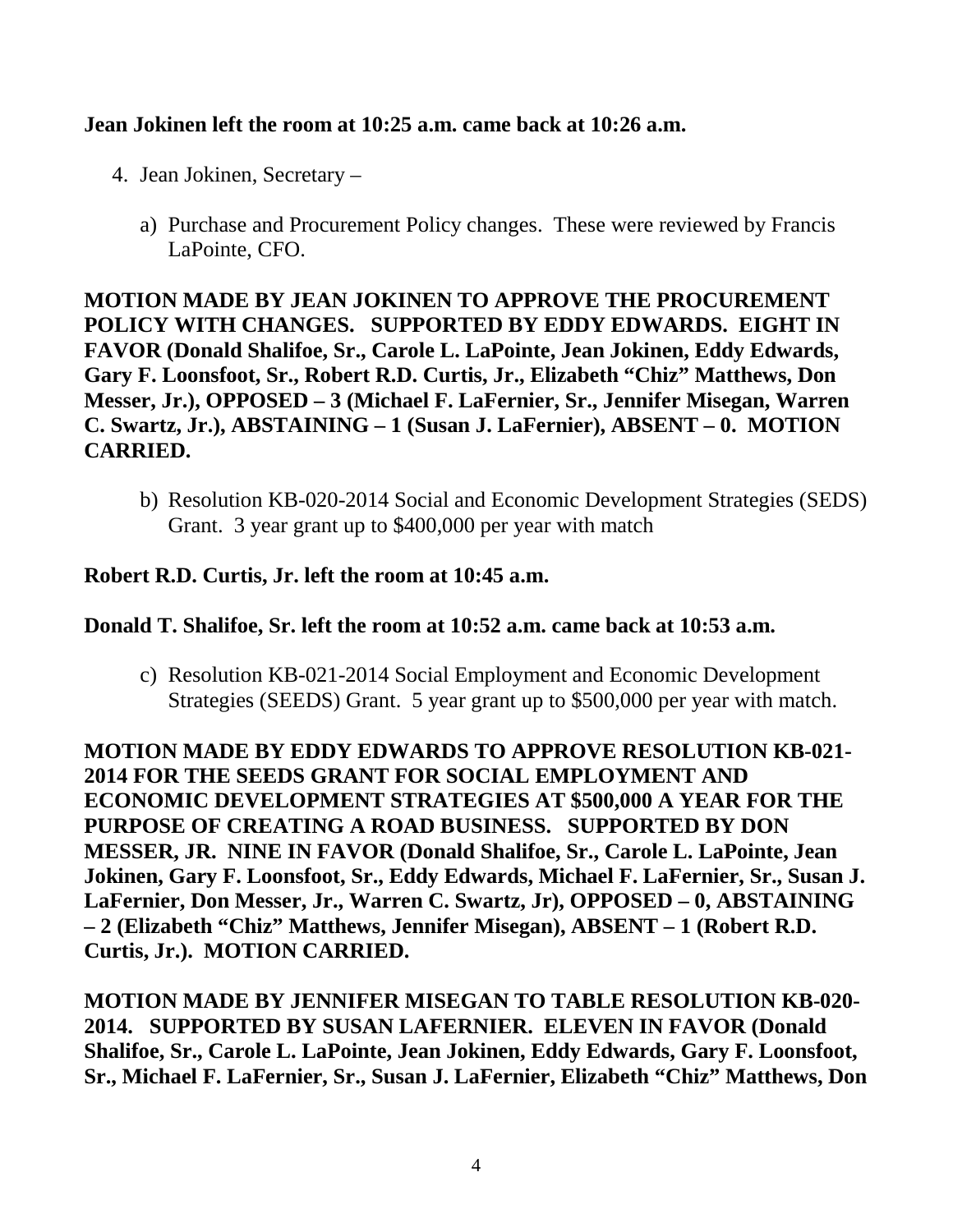## **Messer, Jr., Jennifer Misegan, Warren C. Swartz, Jr.), OPPOSED – 0, ABSTAINING – 0, ABSENT – 1 (Robert R.D. Curtis, Jr. ). MOTION CARRIED.**

- 5. Jason Ayres, Real Estate Officer
	- a) Resolution KB-017-2014 Weylin K. Haataja Business/Commercial Lease for a Residential Rental

**MOTION MADE BY JENNIFER MISEGAN TO APPROVE RESOLUTION KB-017-2014 COMMERCIAL LEASE (RESIDENTIAL RENTAL) FOR WEYLIN K. HAATAJA. SUPPORTED BY MICHAEL F. LAFERNIER, SR. ELEVEN IN FAVOR (Donald Shalifoe, Sr., Carole L. LaPointe, Jean Jokinen, Eddy Edwards, Gary F. Loonsfoot, Sr., Michael F. LaFernier, Sr., Susan J. LaFernier, Elizabeth "Chiz" Matthews, Don Messer, Jr., Jennifer Misegan, Warren C. Swartz, Jr.), OPPOSED – 0 , ABSTAINING - 0, ABSENT – 1 (Robert R.D. Curtis, Jr.) MOTION CARRIED.**

b) Resolution KB-18-2014 Transfer Gary F. Loonsfoot, Sr.'s Commercial to Gary D. Hueckstaedt Residential Lease

**MOTION MADE BY MICHAEL F. LAFERNIER, SR. TO APPROVE RESOLUTION KB-018-2014 RESIDENTIAL LEASE FOR GARY D. HUECKSTAEDT. SUPPORTED BY DON MESSER, JR. TEN IN FAVOR (Donald Shalifoe, Sr., Carole L. LaPointe, Jean Jokinen, Eddy Edwards, Michael F. LaFernier, Sr., Susan J. LaFernier, Elizabeth "Chiz" Matthews, Don Messer, Jr., Jennifer Misegan, Warren C. Swartz, Jr.), OPPOSED – 0 , ABSTAINING – 1 (Gary F. Loonsfoot, Sr.), ABSENT – 1 (Robert R.D. Curtis, Jr.) MOTION CARRIED.**

c) Resolution KB-019-2014 Virginia A. Jermac Residential Lease and cancels prior lease with daughter, Sarah M. Beaver

MOTION MADE BY DON MESSER, JR. TO APPROVE RESOLUTION KB-019-2014 RESIDENTIAL LEASE FOR VIRGINIA A. JERMAC. SUPPORTED BY SUSAN J. LAFERNIER.

**MOTION MADE BY GARY F. LOONSFOOT, SR. TO TABLE RESOLUTION KB-019-2014 RESIDENTIAL LEASE FOR VIRGINIA A. JERMAC UNTIL IT GOES THROUGH PROBATE COURT. SUPPORTED BY JENNIFER MISEGAN. SIX IN FAVOR (Carole L. LaPointe, Eddy Edwards, Gary F. Loonsfoot, Sr., Michael F. LaFernier, Sr., Susan J. LaFernier, Jennifer Misegan),**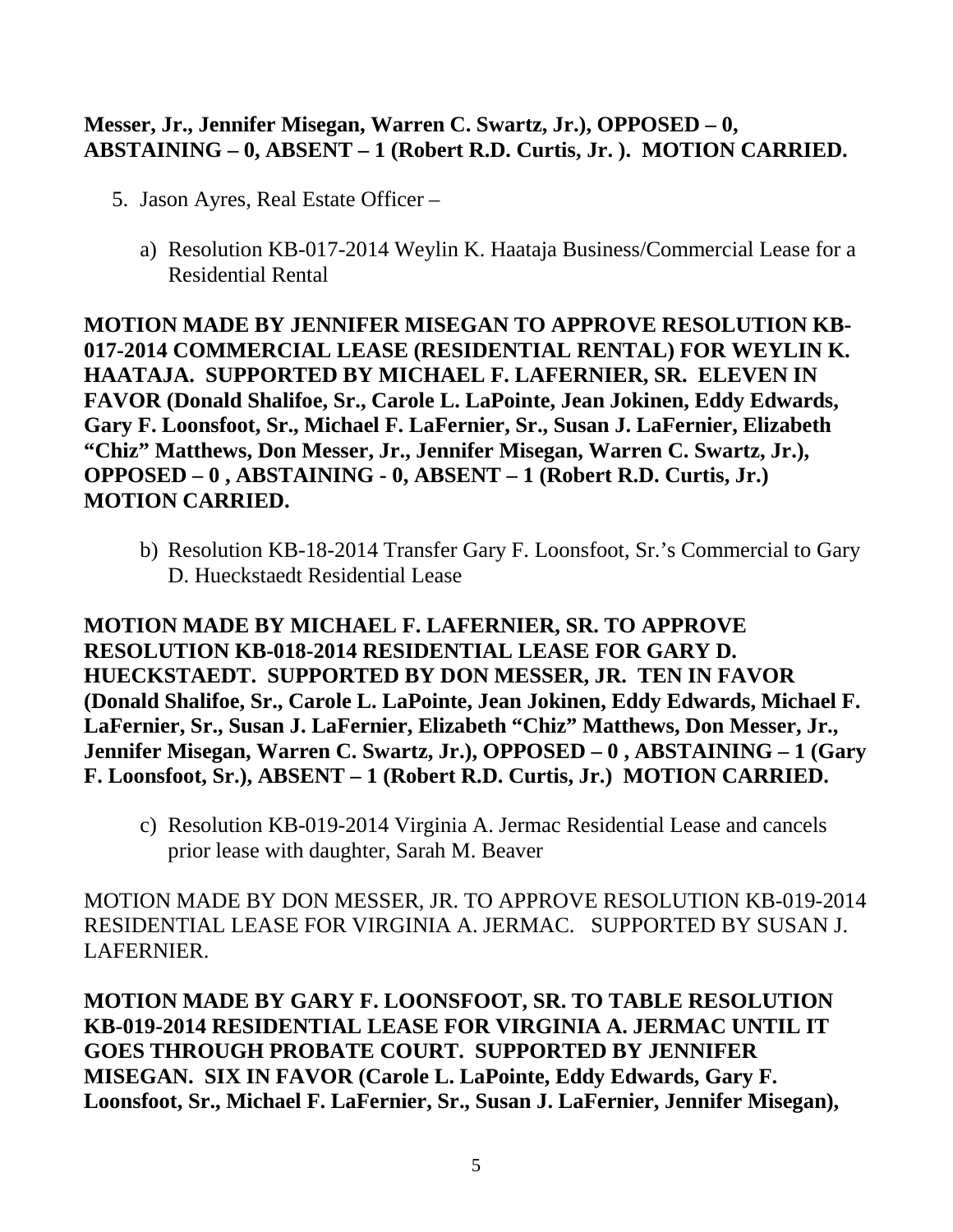# **OPPOSED – 4 (Jean Jokinen, Elizabeth "Chiz" Matthews, Don Messer, Jr., Warren C. Swartz, Jr.) , ABSTAINING – 1 (Donald Shalifoe, Sr.), ABSENT – 1 (Robert R.D. Curtis, Jr.) MOTION CARRIED.**

6. Lori Sherman, Natural Resources Director/Jeanne Kauppila, Motor Vehicle/Licensing Director – Commercial Fishing Applications (19)

**MOTION MADE BY EDDY EDWARDS TO APPROVE THE LIST OF COMMERCIAL FISHERMEN WITH THE CHANGES THAT WERE MENTIONED. SUPPORTED BY GARY F. LOONSFOOT, SR. NINE IN FAVOR (Donald Shalifoe, Sr., Carole L. LaPointe, Jean Jokinen, Eddy Edwards, Gary F. Loonsfoot, Sr., Susan J. LaFernier, Elizabeth "Chiz" Matthews, Don Messer, Jr., Jennifer Misegan), OPPOSED –0, ABSTAINING – 2 (Michael F. LaFernier, Sr., Warren C. Swartz, Jr.), ABSENT – 1 (Robert R.D. Curtis, Jr.) MOTION CARRIED.**

- 7. Dan MacNeil, Tribal Attorney Office Administrator
	- a) Gerald L. Kirkish Business License Application/Red Dawn Productions

**MOTION MADE BY JENNIFER MISEGAN TO APPROVE THE BUSINESS LICENSE FOR GERALD L. KIRKISH FOR RED DAWN PRODUCTIONS. SUPPORTED BY DON MESSER, JR. ELEVEN IN FAVOR (Donald Shalifoe, Sr., Carole L. LaPointe, Jean Jokinen, Eddy Edwards, Gary F. Loonsfoot, Sr., Michael F. LaFernier, Sr., Susan J. LaFernier, Elizabeth "Chiz" Matthews, Don Messer, Jr., Jennifer Misegan, Warren C. Swartz, Jr.), OPPOSED – 0 , ABSTAINING - 0, ABSENT – 1 (Robert R.D. Curtis, Jr.) MOTION CARRIED.**

b) Suzanne Mleko Business License Application/Superior Painting

MOTION MADE BY WARREN C. SWARTZ, JR. TO APPROVE THE BUSINESS LICENSE FOR SUZANNE MLEKO FOR SUPERIOR PAINTING. SECONDED BY DON MESSER, JR. WARREN C. SWARTZ, JR. RESCINDED HIS MOTION.

**MOTION MADE BY JENNIFER MISEGAN TO TABLE THE BUSINESS LICENSE FOR SUZANNE MLEKO FOR SUPERIOR PAINTING UNTIL THE ATTORNEY'S OFFICE CAN VERIFY HER CURRENT ADDRESS. SUPPORTED BY SUSAN J. LAFERNIER. ELEVEN IN FAVOR (Donald Shalifoe, Sr., Carole L. LaPointe, Jean Jokinen, Eddy Edwards, Gary F. Loonsfoot, Sr., Michael F. LaFernier, Sr., Susan J. LaFernier, Elizabeth "Chiz" Matthews, Don**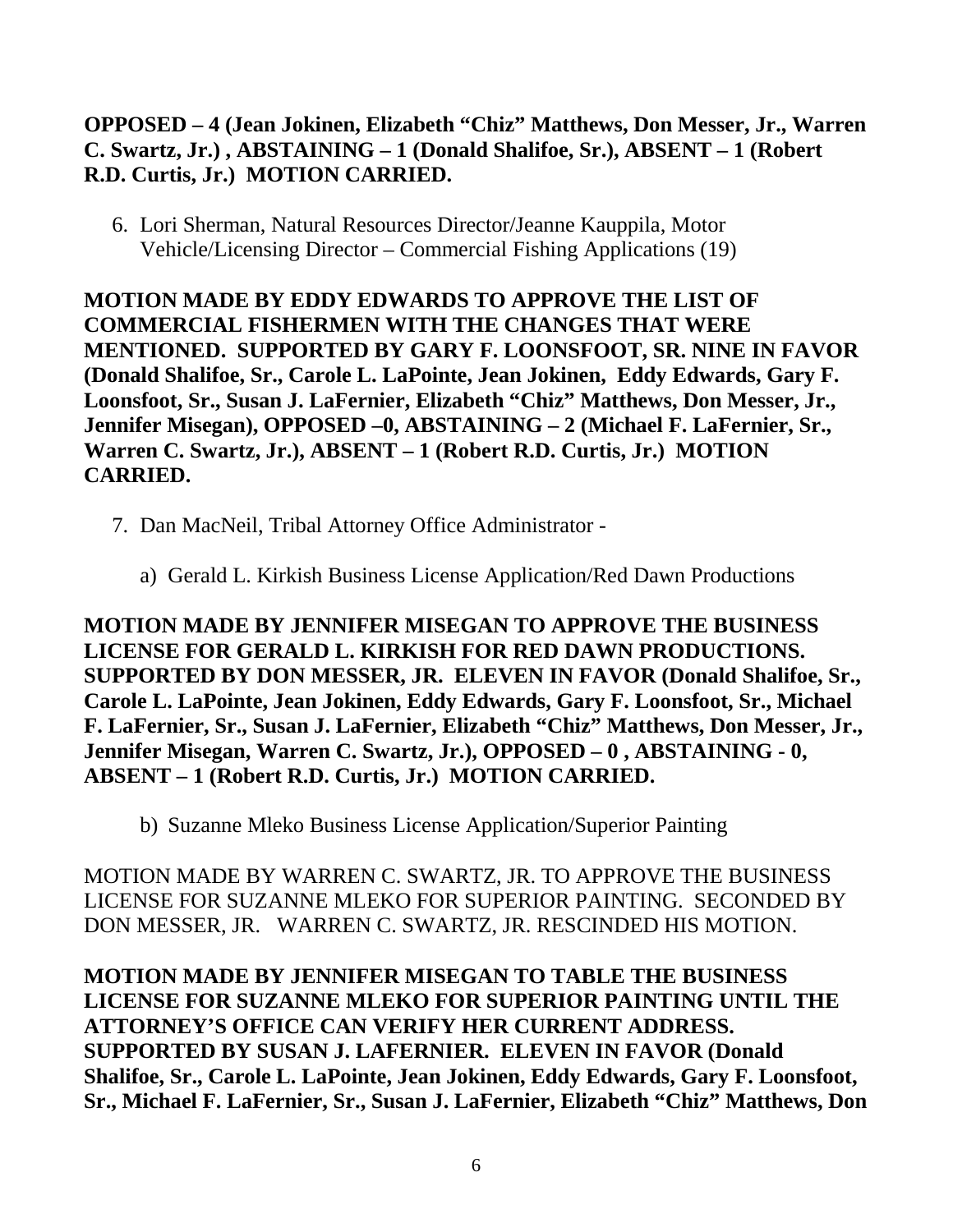## **Messer, Jr., Jennifer Misegan, Warren C. Swartz, Jr.), OPPOSED – 0 , ABSTAINING - 0, ABSENT – 1 (Robert R.D. Curtis, Jr.) MOTION CARRIED.**

# J. Closed Session:

**MOTION MADE BY GARY F. LOONSFOOT, SR. TO GO INTO CLOSED SESSION AT 11:31 A.M. SUPPORTED BY CAROLE L. LAPOINTE. TEN IN FAVOR (Donald Shalifoe, Sr., Carole L. LaPointe, Eddy Edwards, Gary F. Loonsfoot, Sr., Michael F. LaFernier, Sr., Susan J. LaFernier, Elizabeth "Chiz" Matthews, Don Messer, Jr., Jennifer Misegan, Warren C. Swartz, Jr.), OPPOSED – 1 (Jean Jokinen) , ABSTAINING - 0, ABSENT – 1 (Robert R.D. Curtis, Jr.) MOTION CARRIED.**

#### **Break from 11:32 a.m. – 11:35 a.m.**

1. Enterprise Employee Grievance Hearing Case #002-14

# **Don Messer, Jr. left at 11:40 a.m.**

## **Robert R.D. Curtis, Jr. came back into the room at 12:00 p.m.**

2. Dan MacNeil, Tribal Attorney Office Administrator – CSC IHS Case

**MOTION MADE BY JEAN JOKINEN TO GO INTO OPEN SESSION AT 12:26 P.M. SUPPORTED BY MICHAEL F. LAFERNIER, SR. ELEVEN IN FAVOR (Donald Shalifoe, Sr., Carole L. LaPointe, Jean Jokinen, Eddy Edwards, Gary F. Loonsfoot, Sr., Robert D. Curtis, Jr., Michael F. LaFernier, Sr., Susan J. LaFernier, Elizabeth "Chiz" Matthews, Jennifer Misegan, Warren C. Swartz, Jr.), OPPOSED – 0 , ABSTAINING - 0, ABSENT – 1 (Don Messer, Jr.) MOTION CARRIED.**

**MOTION MADE BY JENNIFER MISEGAN TO TABLE ENTERPRISE EMPLOYEE GRIEVANCE #002-14 UNTIL WE HEAR FROM DALE SHALIFOE. SUPPORTED BY MICHAEL F. LAFERNIER, SR. ELEVEN IN FAVOR (Donald Shalifoe, Sr., Carole L. LaPointe, Jean Jokinen, Eddy Edwards, Gary F. Loonsfoot, Sr., Robert D. Curtis, Jr., Michael F. LaFernier, Sr., Susan J. LaFernier, Elizabeth "Chiz" Matthews, Jennifer Misegan), OPPOSED – 2 (Jean Jokinen, Warren C. Swartz Jr.) , ABSTAINING - 0, ABSENT – 1 (Don Messer, Jr.) MOTION CARRIED.**